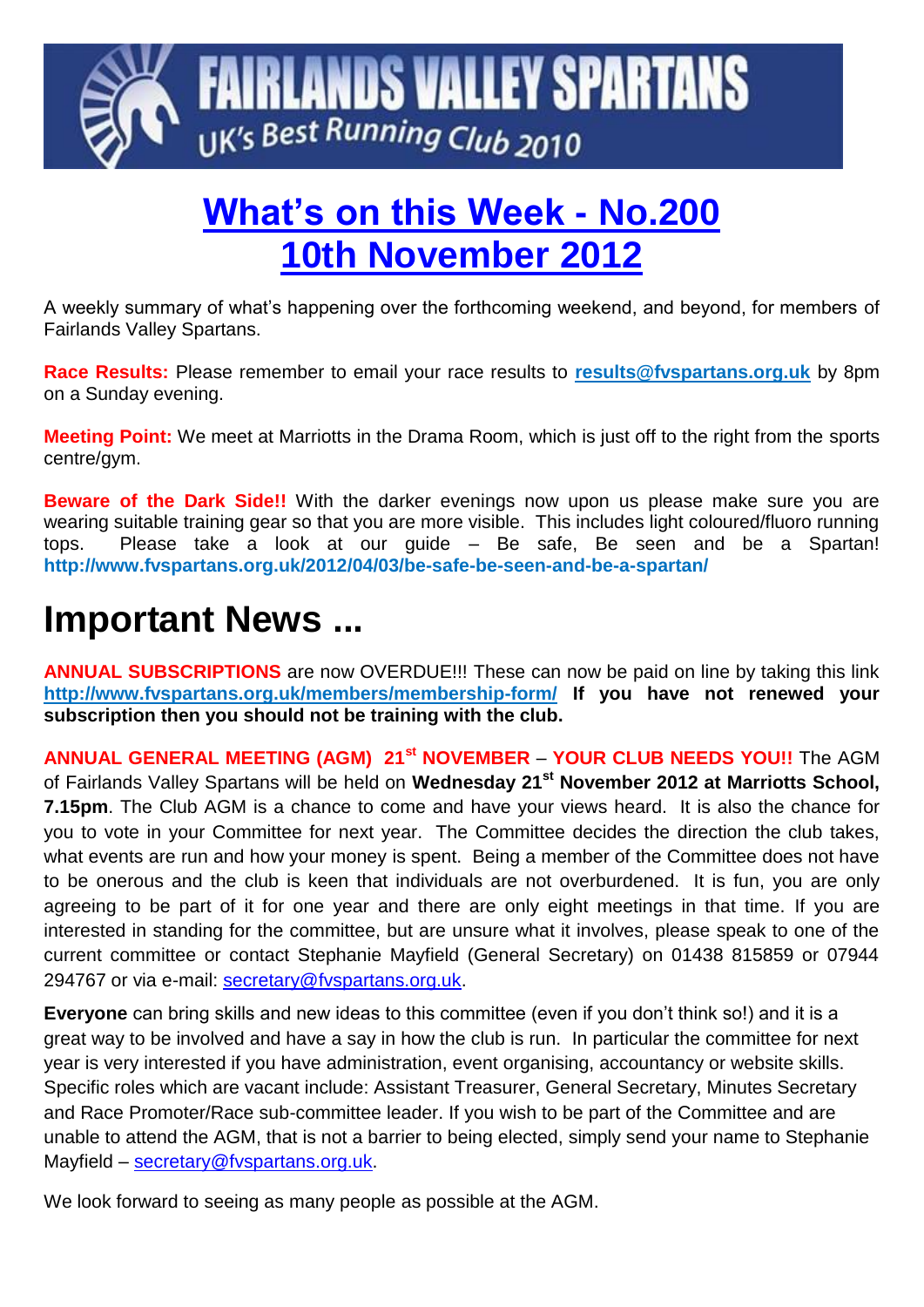**VIRGIN LONDON MARATHON 2013 –** the results of the ballot are out and members are making plans!!! For many, unfortunately, that does not include running the VLM. However, do not be premature!! Firstly, we will be holding our own ballot for the club places in the VLM at our Christmas party (December!). For those that did not get a place from the ballot draw and are paid up members of the club, you can choose to enter the club ballot. Please let Roger Biggs know if you would like to do this. We are also beginning to pull the list together for those that would like to help on the baggage lorries at the 2013 VLM. Helping on the baggage gives you the opportunity to go into an extra ballot for places in the 2014 VLM and is also a really great day out at the event (there is some work involved for a shortish period of time before you can watch all of the runners coming through the finish areas, including all the Spartans!) If you would like to do this please let Roger Biggs know. Roger can be contacted on **[roger@thebiggs.net](mailto:roger@thebiggs.net) Get in quick, places for the baggage lorries fill up fast!**

**OUR NEW CLUB KIT TEAM –** Barry King, Phil Rushton and Nick Witcombe are our 'kit masters'. Look out for details of the kit shop on the Forum. If you have any kit needs please speak to one of the team or e-mail them at **kit@fvspartans.org.uk** 

**NEW CLUB WEB SITE** – To get the full benefits of the new website please sign up NOW by registering here **<http://www.fvspartans.org.uk/login/>** it only takes a minute. Keep up to speed with all things training at **http://www.fvspartans.org.uk/calendar-all/old-style-calendar/**

**FORUM** – Please note that the forum is available by taking this link **<http://forum.fvspartans.org.uk/cgi-bin/yabb2/YaBB.pl>**

**ARE YOU ON THE MAILING LIST?** If you do not receive the news email then go to this link now and add yourself to the mailing list **<http://www.fvspartans.org.uk/members/news-mailing-list/>**

**NEED HELP?** If you are having problems accessing the new club website or forum then please contact us via **[webmaster@fvspartans.org.uk](mailto:webmaster@fvspartans.org.uk)**

# **....What's On This Week...**

### **Saturday 10th November**

**9.15 – Track Session**. (4x400m)+1600m+(4x400m)

This is a great session to test your pace judgement as well as focus on your running technique. Can you resist the urge to blast out the first 4 x 400m and then struggle to maintain a similar pace over the remainder of the session??!! The recoveries between the 400m will be set so that they are consistent in total to that you will get after the 1600m effort.

Details here: **[http://www.fvspartans.org.uk/ai1ec\\_event/4x400m-1600m-4x400m-](http://www.fvspartans.org.uk/ai1ec_event/4x400m-1600m-4x400m-2/?instance_id=2891)[2/?instance\\_id=2891](http://www.fvspartans.org.uk/ai1ec_event/4x400m-1600m-4x400m-2/?instance_id=2891)**

**9.30 – Angels run –** track session at Ridlins 9-15 a.m. Tempo pace as 15<sup>th</sup> Sept but increased number of efforts. However, the number of reps still depends on YOUR personnel fitness as before.

Details here: **http://www.fvspartans.org.uk/ai1ec\_event/ossies-angels-40/?instance\_id=2796**

#### **10.30 – Cross Training/Fat Burning Session at Ridlins**

Andy Prior is currently running a series of sessions that incorporate cross training/fat burning training techniques. He is holding the sessions at Ridlins Stadium on Saturday mornings at 10:30am (all weather conditions  $\bigcup$ ). The sessions are designed to burn fat, not improve aerobic fitness.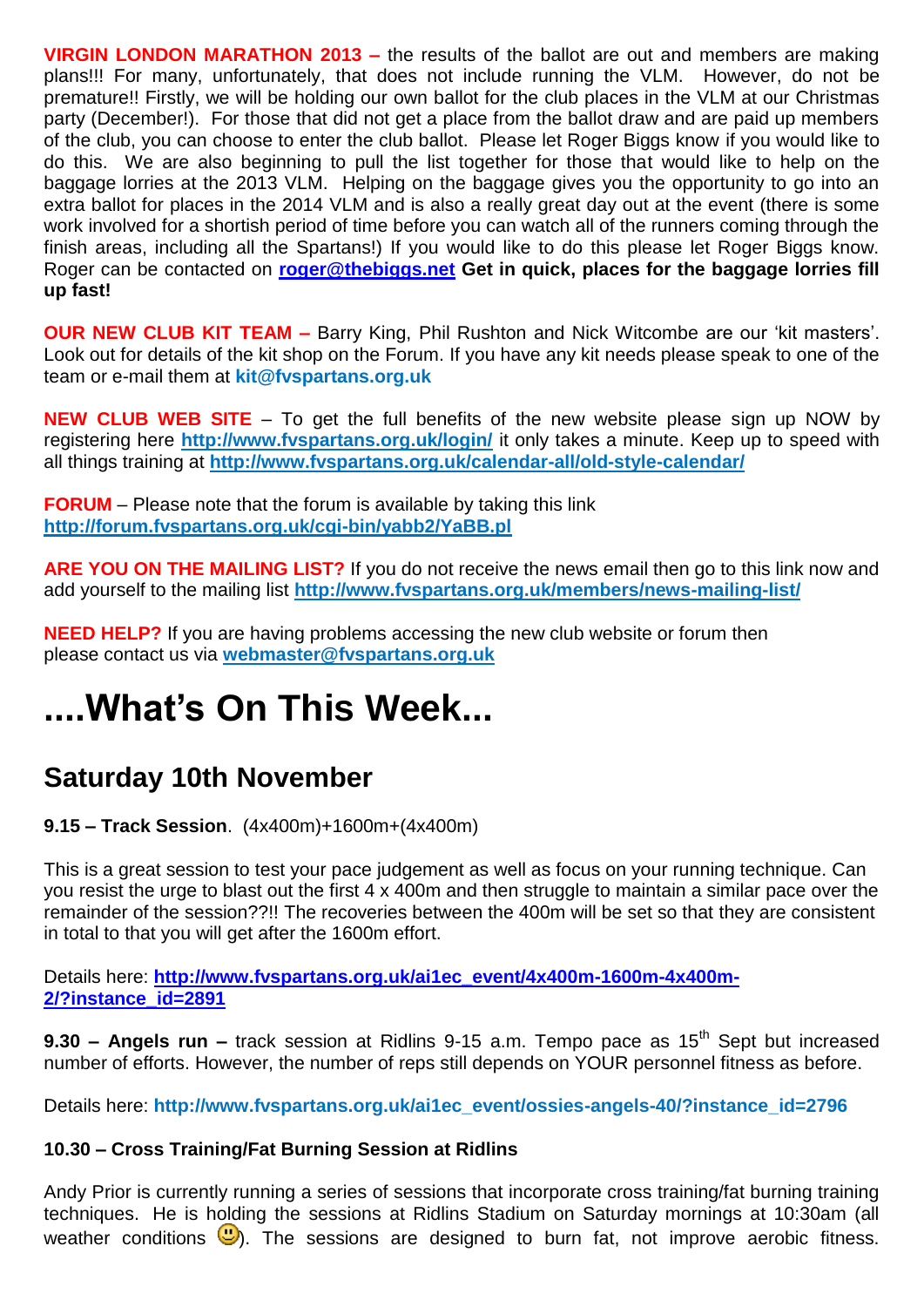This form of cross training will help runners across a range of objectives.

Details here: **<http://forum.fvspartans.org.uk/cgi-bin/yabb2/YaBB.pl?num=1331816856>**

### **Sunday 11th November**

#### **Simply spoilt for choice!!!**

**Group B – 10 mile run with Coach Leigh** – a 10 mile training run meeting at Sainsbury's Corey's Mill at 8:50am ready for a 9am start.

Group B train at a long run pace of 10 min/mile or faster. The run is continuous with regrouping at intervals to ensure we stay together. Quicker runners within the group may get an extra 1-3 miles from the run.

Details here: **http://www.fvspartans.org.uk/ai1ec\_event/group-b-10-mile-trainingrun/?instance\_id=3227**

**Group C - 5.5 mile with Katrina** - a 5.5 mile road run. Meet at 8.50am, for a prompt 9am start, at the Chequers pub at Bragbury End. Group C is most suited to those whose long run pace is slower than 10 minutes per mile, including those coming up from the starter group. There will be regular regrouping so faster runners should expect to get additional mileage.

Details here: **http://www.fvspartans.org.uk/ai1ec\_event/group-c-5-5-mile-trainingrun/?instance\_id=3316**

We have the start of a NEW group this Sunday!

**Group D – 3-4 mile run with Ossie** - Running from Manton Road, Hitchin, starting at 9-00a.m. Running only 3-4 miles, this group is a Recovery/Transition group for those recovering from hard training on Saturday, missed training due to illness/injury/work/family or just forgetting to train because of a busy life style. The group runs at around 11 minute miling and is also ideal for Starters wanting to move up to Group 1 but feeling a little unsure of their fitness. We regroup regularly about every ¾ mile, but not stopping just jogging back. The run incorporates off road running.

Details here: **http://www.fvspartans.org.uk/ai1ec\_event/group-d-3-4-mile-trainingrun/?instance\_id=3307**

## **Monday 12th November**

**7:30pm – Starter Group -** Come and join our Starter Group for a run of approximately 5K. Ideal for new runners.

Details here: **http://www.fvspartans.org.uk/ai1ec\_event/starter-group-64/?instance\_id=3035**

## **Tuesday 13th November**

#### **19.00 – 5-6 x 5mins/2mins**

Please meet in the Drama Room at 18.50 for announcements at 19:00.

This popular session is back, a great foundation session for any training programme where you are looking to target distances of 5K or more.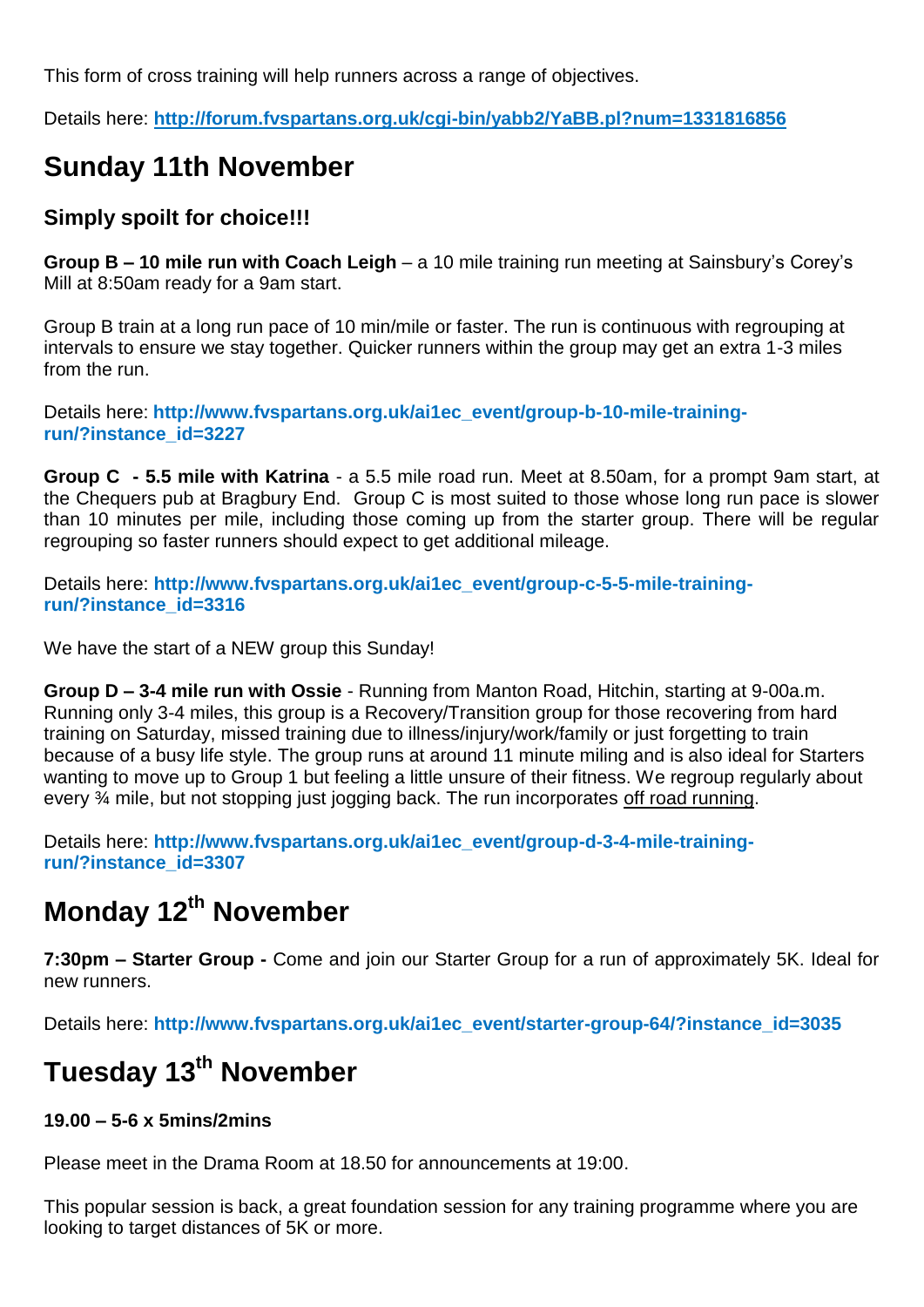Each 5 minute effort is followed by a 2 minute moving recovery. The effort length means that you are going to be working at your lactate threshold border and will improve your pace judgement and pace endurance as well as your overall running technique (to maintain your pace you need to develop your running efficiency which in turn is improved by your technique). Focus on how you run and you will run more efficiently and in turn quicker.

Group  $1 - 5 \times 5$ min/2min

Group 2 – 5 x 5min/2min

Group 3 – 6 x5min/2min

Group  $4 - 6 \times 5$ min/2min

Group  $5 - 6 \times 5$ min/2min

Details here: **http://www.fvspartans.org.uk/ai1ec\_event/5-6-x-5-min-intervals/?instance\_id=3099**

### **Thursday 15th November**

**9.30 – Angels Run -** Steady 6 miles, Manton Road, 9-25 for 9-30 start..

Details here: **http://www.fvspartans.org.uk/ai1ec\_event/ossies-angels-35/?instance\_id=2791**

#### **19:00 – 3-5 x 1K**

This session is a great way to develop your running technique/form and to develop your running for a range of race distances, particularly 5K and 10K.

We use a circuit of cycleway so that the group stay within a small range of each other. Runners will pass each other regularly and this can be a real boost to getting you through the session at a higher level of effort. Run in small groups with runners of similar pace and you can keep each other going throughout the session! Take it in turns to lead your mini group!

For those that are fine tuning towards a race this session can also be used to practice your race pacing. It is a session that all runners in the club can take part in and would be beneficial as part of any training programme with target races of 5K or longer.

Details here: **http://www.fvspartans.org.uk/ai1ec\_event/3-5-x-1k-2/?instance\_id=3086**

#### **19.00 – Starter Group**

Come and join our Starter Group for a run of approximately 5K. Ideal for new runners.

Details here: **[http://www.fvspartans.org.uk/ai1ec\\_event/starter-group-76/?instance\\_id=3054](http://www.fvspartans.org.uk/ai1ec_event/starter-group-76/?instance_id=3054)**

**19:00 – Recovery/transition run -** This is a continuous run over a route of approximately 5 miles, with regular regrouping so that the group stay together. Quicker runners should expect to get between 10-25% more mileage depending upon the pace they run at. Runners can use this for a variety of training objectives:

- recovery from a series of harder training sessions;
- recovery from a race the previous week (e.g. half or full marathon)
- part of their overall approach to increasing their training mileage
- developing pace judgement and/or tempo training
- as a transition from the Starter Group to the main club sessions on Tuesday and Thursday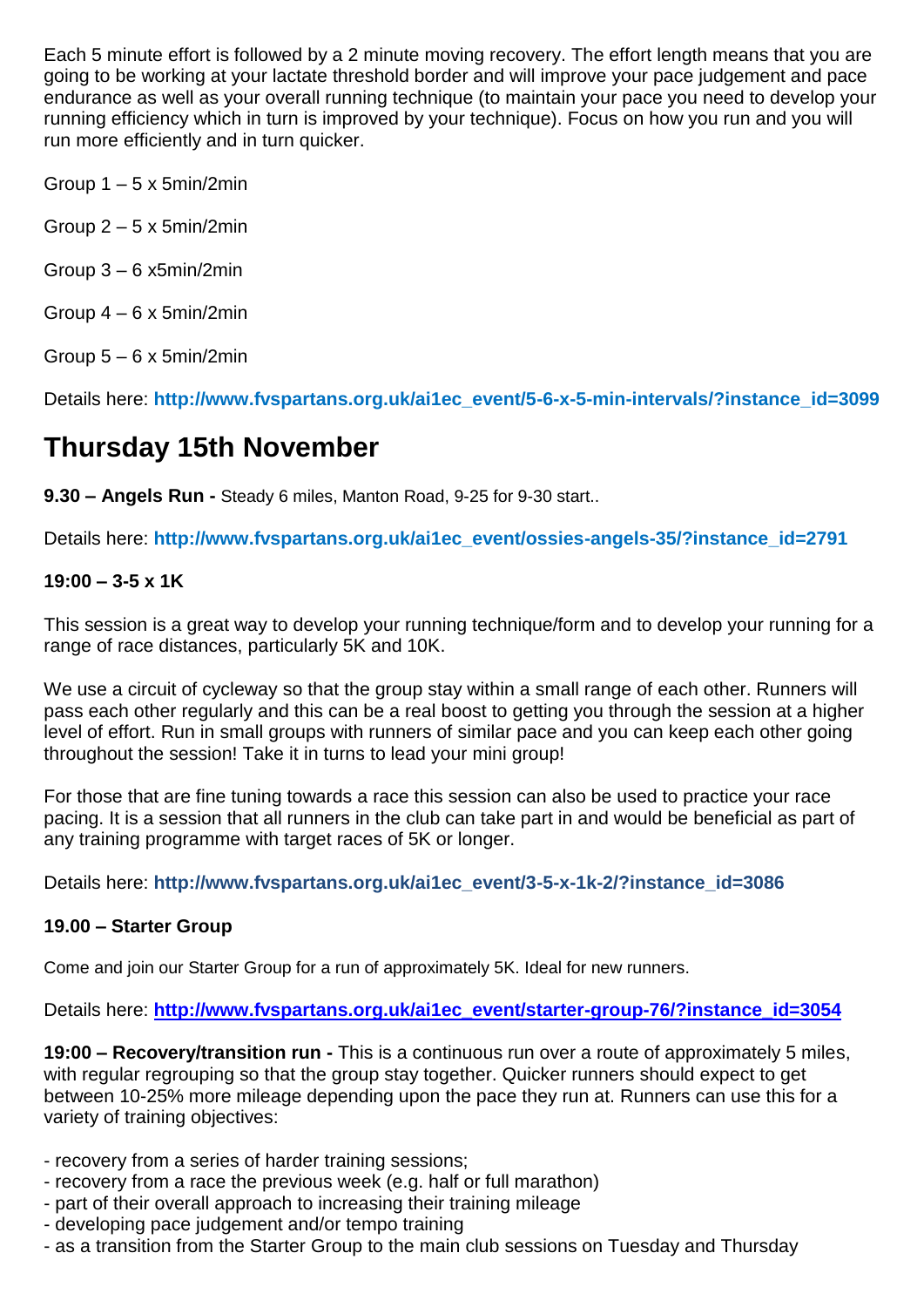#### Details here: **http://www.fvspartans.org.uk/ai1ec\_event/recoverytransition-run-3/?instance\_id=3066**

### **Further Ahead**

#### **CROSS COUNTRY SEASON 2012/13**

**The Cross Country season has started with a good race last weekend at Cheshunt in our first fixture.**

All races are free for Spartans and details are in our calendar. Here are the key dates for your diary:

#### **25 November 2012 - Grovelands Park (Serpentine) 9 December 2012 - St Albans (St Albans Striders supported by GCR and Harpenden Arrows) 13 January 2013 - Royston (Royston Runners) 17 February 2013- Cassiobury Park, Watford (Watford Joggers**)

Further details about the league series and tips about running cross country can be found on the club website at **<http://www.fvspartans.org.uk/club/cross-country/>**

#### **CLUB CHRISTMAS PARTY – WE ARE GOING BACK TO SCHOOL! – 14TH DECEMBER**

Relive the best days of your life with fun and games along with dancing to a variety of popular music. Fancy dress is encouraged (maybe your old school uniform still fits) but you are free to attend in nonuniform. The evening will also include the VLM club draw which is due to take place at around 7.30pm. The event is taking place at Mossbury Primary School , Webb Rise , Stevenage SG1 5PA, doors open at 7pm (Don't be late for registration).

Tickets are now available (see Tracy Pez, Jayne Pinner, Katrina Doyle or Nick Witcombe) and cost £5. This includes a buffet but can you please bring your own drinks. Further details will be posted to the Forum in due course. Please put this in your diary for now though!

#### **CLUB CHRISTMAS TRAINING RUN – 18th DECEMBER**

On Tuesdav 18<sup>th</sup> December we will be having our traditional post run nibbles! Just bring a long a contribution of crisps, savouries, sandwiches or cakes and we will get the urn running for a nice hot drink and post run treat. A chance to have a chat and some grub ahead of Christmas with your Spartan buddies! See the details here **[http://www.fvspartans.org.uk/ai1ec\\_event/8-10-x-3min](http://www.fvspartans.org.uk/ai1ec_event/8-10-x-3min-intervals-plus-our-pust-run-christmas-nibbles/?instance_id=3100)[intervals-plus-our-pust-run-christmas-nibbles/?instance\\_id=3100](http://www.fvspartans.org.uk/ai1ec_event/8-10-x-3min-intervals-plus-our-pust-run-christmas-nibbles/?instance_id=3100)**

### **CLUB 10 MILE AND 5 MILE HANDICAP RACES – 20th January 2013**

The Handicap 10m/5m was scheduled for Sunday 2<sup>nd</sup> December. However we have been asked to avoid this date to prevent clashing with the Santa 5k now taking place in the park at the same time and the proposed revised date now clashes with the Garden City 5m event being arranged for the 16<sup>th</sup> December, so the Handicap will now not take place until 20<sup>th</sup> January, so please make a note of the new date. Further information will be issued next month, including details of handicaps issued.